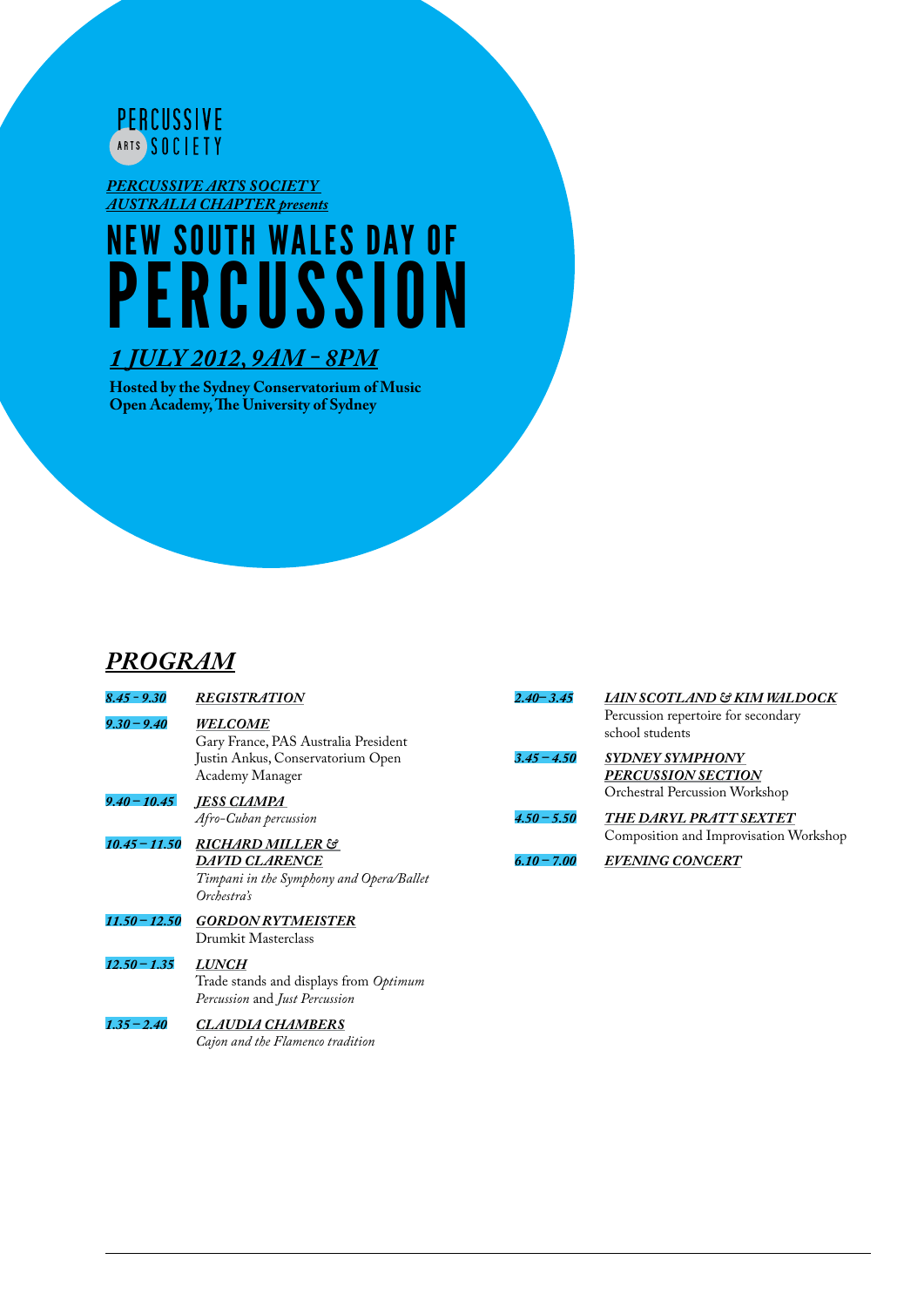# *Jess Ciampa*

Jess Ciampa intended to become a trumpet player but he switched to percussion and drums during his training years at the Sydney Conservatorium, where he graduated with a BMus.Ed. in 1986. A truly versatile and adaptable musician with multi-instrumental, vocal, and theatre skills, he is just as comfortable performing with the Sydney Symphony Orchestra, Australian Brandenburg Orchestra or Australian Chamber Orchestra as he is with the Spaghetti Western Orchestra. Among his many credits are shows (*Lion King, Miss Saigon, Jerry Springer: The Opera*), bands (Tina Arena, Ian Moss, Monsieur Camembert), Latin groups (Espirito, Mucho Mumbo), soundtracks (*Australia, Happy Feet, Walking With Dinosaurs*), television (Australian Idol) and numerous projects with The Flying Fruit Fly Circus, including *Fusion* for the Sydney Olympic Arts Festival, *The Gift* for the Vancouver Children's Festival and a six week season of *The Gift* at the New Victory Theatre on Broadway in NYC. He has played for thousands of children over the past 24 years as part of the Musica Viva Schools program, performing with Imbosima, Southern Crossings, and more recently with B'tutta and Zeeko.

# *Richard Miller Principal Timpani - Sydney Symphony*

Richard Miller was born in Melbourne in 1948, into a musical and theatrical family. His first instrument was the violin, and the drum kit followed soon after. He moved to Sydney with his family when they decided to open the Music Hall at Neutral Bay. Although rock and jazz were the abiding passions of his youth, he decided to begin percussion and timpani studies at the Sydney Conservatorium of Music with the Sydney Symphony Orchestra's timpanist Alard Maling. He then joined the ABC's newly formed National Training Orchestra, and subsequently began playing with the SSO.

Richard Miller studied in the United States for five years, in Los Angeles with Forest Clark and Mitchell Peters of the Los Angeles Philharmonic, and in New York with Fred Hinger, timpanist with the Philadelphia Orchestra for many years and later timpanist with the orchestra of the Metropolitan Opera. He then spent two years in Britain and Europe, pursuing his jazz and rock career, before returning to Australia to take up a position as percussionist with the SSO. He was also involved with the Sydney-based Synergy percussion ensemble, a partnership which brought him in close contact with Peter Sculthorpe, Ross Edwards, Nigel Westlake and many of Australia's leading composers.

Since becoming the SSO's principal timpanist in 1986, Richard Miller has performed with almost all the major performance ensembles in Sydney and has also taught at the Sydney Conservatorium of Music.

# *David Clarence*

*Principal Timpani - Australian Opera and Ballet Orchestra*

Born in Sydney, David attended Sydney Conservatorium High School where he began his musical studies on trumpet and piano. At the age of 14 he took up timpani and percussion studies with John Purdon, then timpanist of the Elizabethan Trust Sydney Orchestra, which was the prior incarnation of the AOBO.

David became a member of the Sydney Symphony percussion section in 1980 and was a member of the percussion group 'Synergy' from 1981-1983. He left Australia in 1983 to pursue studies and a woman (both successfully). David returned home in 1986 to take up the position of principal timpani with the AOBO.

When not pounding the skins into submission, David prefers to be hurtling down Pyrenean descents at 90km/h on his bicycle.

### *Claudia Chambers Cajon Player and Teacher*

Starting off with a strong interest in Flamenco dance, Claudia moved to Spain where she lived for five years studying dance and percussion with some of Flamenco's leading artists including Juan Flores (Duquende, Manuel Soto), Isaac Figueras (Chiquelo, Diego Carrasco) and Pepe Motos (Sara Baras Flamenco Company, Paco de Lucia). She then moved to Ireland for three years to play Cajon with Mexican guitar virtuosos, Rodrigo y Gabriela and Irish folk legend Luka Bloom.

Since moving back to Australia, Claudia has collaborated with many different artists and groups. She is also a registered teacher with DET and teaches Cajon in schools and academies across Sydney. For more information on buying, learning or talking Cajon, visit her website, www.learncajon.com

# *Kim Waldock*

### *Head of Education for the Sydney Symphony*

A graduate of the Sydney Conservatorium and the University of New South Wales, she has spent the past 20 years teaching in schools and devising curriculum material for NSW school syllabi. She is a regular speaker at professional conferences for music teachers, and often runs musical analysis workshops for senior school students around NSW. She has published many teaching resources through the Australian Music Centre and written educational material for the Sydney Symphony, Musica Viva and other leading arts organisations.

# *Rebecca Lagos*

### *Principal Percussion - Sydney Symphony*

Rebecca Lagos began her musical studies on the piano and later studied percussion with Richard Miller. She gained her Bachelor's degree from Indiana University, Bloomington, under the tutelage of George Gaber, and on her return to Australia she worked with the West Australian Symphony Orchestra as Acting Principal Timpani, before taking up the position of Principal Timpani with the Tasmanian Symphony Orchestra. In 1987 she was appointed to the Sydney Symphony Orchestra as a member of the percussion section.

# *THE PRESENTERS*

That same year, she joined Sydney-based percussion ensemble Synergy. Over the next decade she worked with musicians including Trilok Gurtu, Evelyn Glennie, Dave Samuels, David Jones, Mike Nock, and Kazue Sawai. Synergy has premiered and recorded works by numerous Australian composers, and has toured Australia, Europe, and the Asia-Pacific region (including performances at the Huddersfield Contemporary Music Festival, where they gave a private performance for Toru Takemitsu of his percussion trio, Rain Tree). She has toured Australia and the Asia-Pacific region with Synergy and the Sydney Dance Company for their Synergy With Synergy collaboration. The group has also recorded concertos for percussion ensemble by Carl Vine and Toru Takemitsu with the SSO.

Rebecca Lagos has performed with the Seymour Group, Sydney Alpha Ensemble, Australia Ensemble, TaikOz and the Australian Chamber Orchestra, (including a performance of Messiaen's *From the Canyons to the Stars*, in the presence of the composer).

In 2006, she premiered Nigel Westlake's percussion concerto, When the Clock Strikes Me, with the SSO and was subsequently awarded the prize for Best Performance of an Australian Composition at the APRA 2007 Classical Music Awards. She is also the resident cimbalom player for the SSO.

# *Colin Piper*

*Percussion - Sydney Symphony*

Colin Piper began his musical studies with piano lessons at the age of six. He attended the Sydney Conservatorium High School and subsequently studied piano and percussion at the NSW State Conservatorium of Music. He joined the Sydney Symphony Orchestra in 1968, having graduated from the ABC's National Training Orchestra scheme.

He was a founding member of the Sydney-based percussion ensemble Synergy, which has toured extensively throughout Europe and the Asia-Pacific region, including performances at the *Huddersfield Contemporary Music Festival* (1990), *International Percussion Convention* (Taipei, 1996) and *Expo 2000* (Hannover). Synergy has performed at several Adelaide Festivals, and with the Sydney Dance Company in Sydney, Brisbane, Taipei and Tokyo. He stepped aside from Synergy in 2006 and retired as Chair of its board, a position he held for 10 years.

At the 1976 Adelaide Festival he participated in performances of Hans Werner Henze's El Cimarron, in the presence of the composer, and also took part in performances with Luciano Berio in 1975, and with Olivier Messiaen during the composer's 1988 tour to Australia.

Colin Piper also maintains a career as a conductor, working extensively with community and youth orchestras and regularly conducting SSO education concerts. He has conducted most of the major state orchestras, the Sydney University Symphony Orchestra, Barrier Reef Orchestra and the Sydney Opera House Orchestra, as well as conducting a studio orchestra in recording sessions with Australian group INXS in 1991.

He was the coordinator of the Australian National Academy of Music's first percussion program in 1998 and was a member of the first National Score Reading Panel, the New South Wales Ministry for the Arts Music Committee (1999 and 1994), and the Sydney Symphony Orchestra Board (1996 to 2002).

*Mark Robinson*

*Assistant Principal Timpani/Tutti Percussion - Sydney Symphony*

Born in Sydney, Mark obtained a Bachelor of Music from the Sydney Conservatorium under the tutelage of Daryl Pratt and Richard Miller. He furthered his studies at the Royal Academy of Music in London where he graduated with a Post-Graduate Diploma. His principal teachers at the RAM included Neil Percy, David Searcy, Kurt-Hans Goedicke and Andrew Barclay. He was also awarded the *James Blades Award for Percussion*, the *Zildjian prize* and in 2012 he was made an Associate of the Royal Academy of Music (ARAM).

During his seven years in the United Kingdom, Mark performed with some of the UK's finest orchestras including the London Philharmonic Orchestra, City of Birmingham Symphony Orchestra, Bournemouth Symphony Orchestra and the London Symphony Orchestra. With the LSO, he toured extensively throughout Europe and had the opportunity to perform under the direction of some of the world's most renowned conductors including Valery Gergiev, Bernard Haitink, Andre Previn and Yuri Temirkanov.

Mark has recorded the obbligato Timpani in Benjamin Britten's *Nocturne* for BBC Radio 3 and, as a chamber musician, he has performed Bartok's *Sonata for Two Pianos and Percussion* and Luciano Berio's *Linea* during the 2004 London Berio festival, *Omaggio*. He has also performed alongside Bob Becker (Nexus Percussion ensemble) at the Purcell Room on London's Southbank, and with internationally renowned percussion soloist Colin Currie.

In 2006, Mark moved to Belfast where he was appointed Section Leader of Percussion with the Ulster Orchestra, a position that he held until his return to Sydney in 2010. He has been heavily involved in education and outreach programs in Sydney, London and throughout Northern Ireland.

# *Sandy Sin*

### *Marimba*

Selected as a 'Recognised Young Musician' at the XX World Conference of the International Society for Music Education, Sandy started her performing career at the age of four. She has performed with various orchestras including Chung- Book Camerata Orchestra, Suwon Philharmonic Orchestra, Sydney Conservatorium Symphony Orchestra, Musicus Medicus and Tasmanian Symphony Orchestra. She has featured in several media broadcasts and her many awards include first prizes in the Australian Percussion Eisteddfod, the Sydney Percussion Eisteddfod, National Music Society Competition of South Korea and Sydney Conservatorium Concerto Competition. Winner of 2MBS-FM's Young Performers Awards in 2009.

Sandy's successful performing career continues not only in Australia but in Singapore, Japan and South Korea collaborating with eminent musicians. She has performed in various venues including Sydney Opera House, Seoul Arts Centre and Kuk-Lip Theatre in South Korea. She has participated and performed in many workshops with Evelyn Glennie, Mark Ford, NEXUS, Mike Udow, Steve Schik, Kevin Bobo, and Gordon Stout. Sandy has selected in World famous marimba pioneer Keiko Abe's Master training course in Japan. Following her success, she was invited to give a masterclass and performance in partnership with Keiko Abe and Ney Rosauro in Korea.